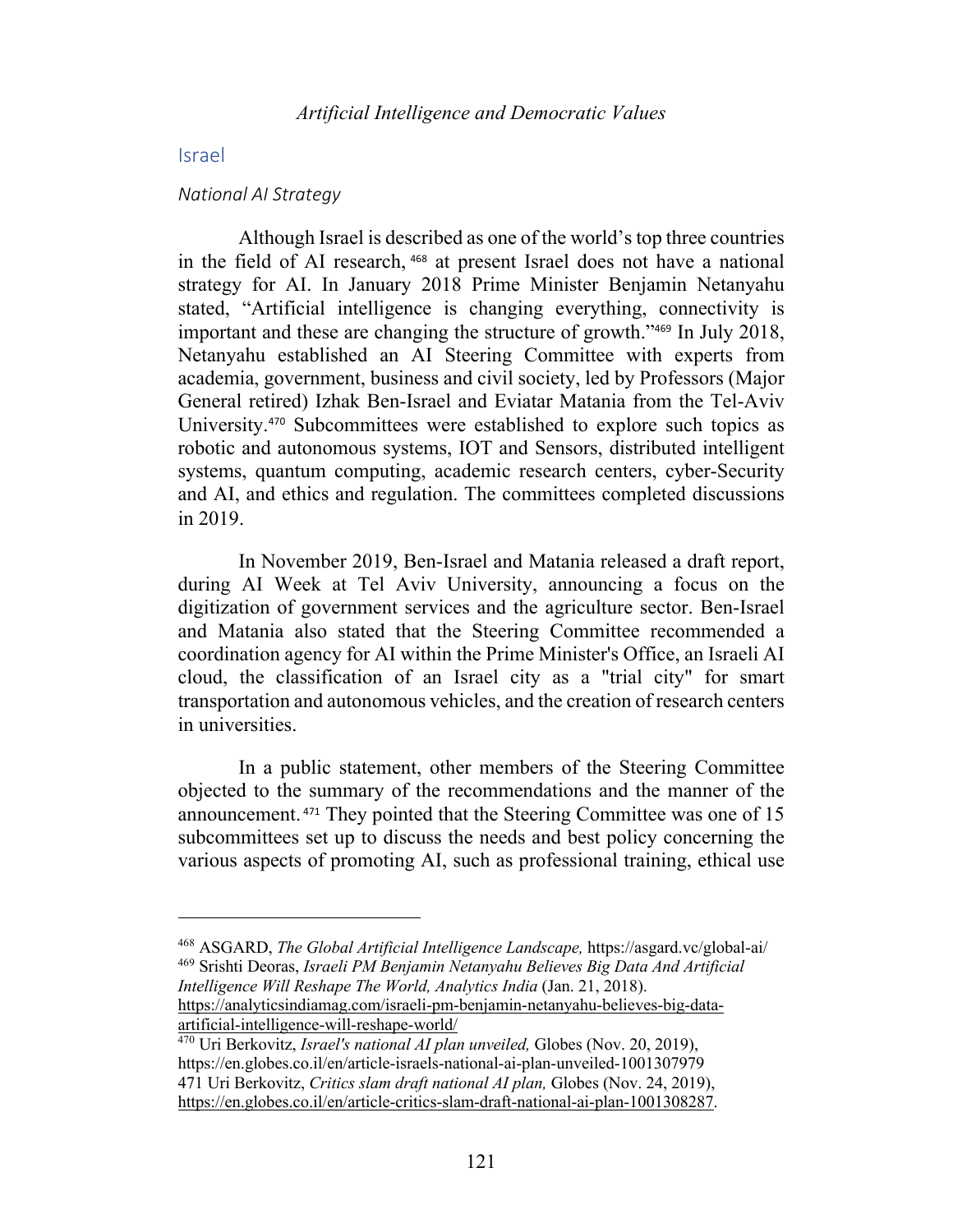of the technology, computer infrastructure, and national projects. They recalled that the purpose of the Steering Committee was to coordinate the various work committees' conclusions for submission to government approval. They specifically objected to the emphasis on agriculture and the creation of an organizing agency. Ben-Israel said in response, "The report is a draft, and discussion of it has not ended. We will finish the work we started."

In October 2020, the Institute for National Security Studies (INSS) recommended setting up an agency like the National Cyber Directorate to take charge of integrating artificial intelligence into the defense establishment and maintain Israeli leadership.<sup>472</sup> The INSS argued that developing a national strategy for artificial intelligence, including its ethical aspects, is critical for Israel's future security.

# *Ethical and Legal Aspect of AI*

The ethical dimensions of AI have received attention from the Israeli Parliament and academics. In June 2018, the Knesset Science and Technology Committee called upon the government to examine various regulatory aspects of AI, including privacy and legal responsibility. <sup>473</sup> A few months later, the CEO of the Israel Innovation Authority (IIA) also urged Israel to "close the gap with other countries who already make enormous investments in artificial intelligence infrastructures. In order for Israel to continue to lead in the global technological race, it is necessary to allocate resources and a national artificial intelligence strategy shared by the government, academia, and the industry."<sup>474</sup>

The 2019 IIA Report pointed identified four challenges to Israel's continued leadership AI: (1) a shortage of human capital skilled in the field of AI; (2) limited access to public and government databases for use by new companies; (3) inadequate supercomputing infrastructure for the

<sup>472</sup> Sagi Cohen, *AI is the next national security frontier, but Israel may be losing its edge,*  Haaretz (Oct. 12, 2020), https://www.inss.org.il/wp-content/uploads/2020/10/AI-is-thenext-national-security-frontier-but-Israel-may-be-losing-its-edge-Liran-Antebi-Haaretzfor-site.pdf

<sup>473</sup> Science and Technology Committee, *First discussion on the government's readiness for the field of artificial intelligence* (June 4, 2018) [GT],

https://m.knesset.gov.il/news/pressreleases/pages/press04.06.18ec.aspx <sup>474</sup> Israel Innovation Authority, *2018-19 Report* (Jan. 14, 2019),

https://innovationisrael.org.il/en/news/israel-innovation-authority-2018-19-report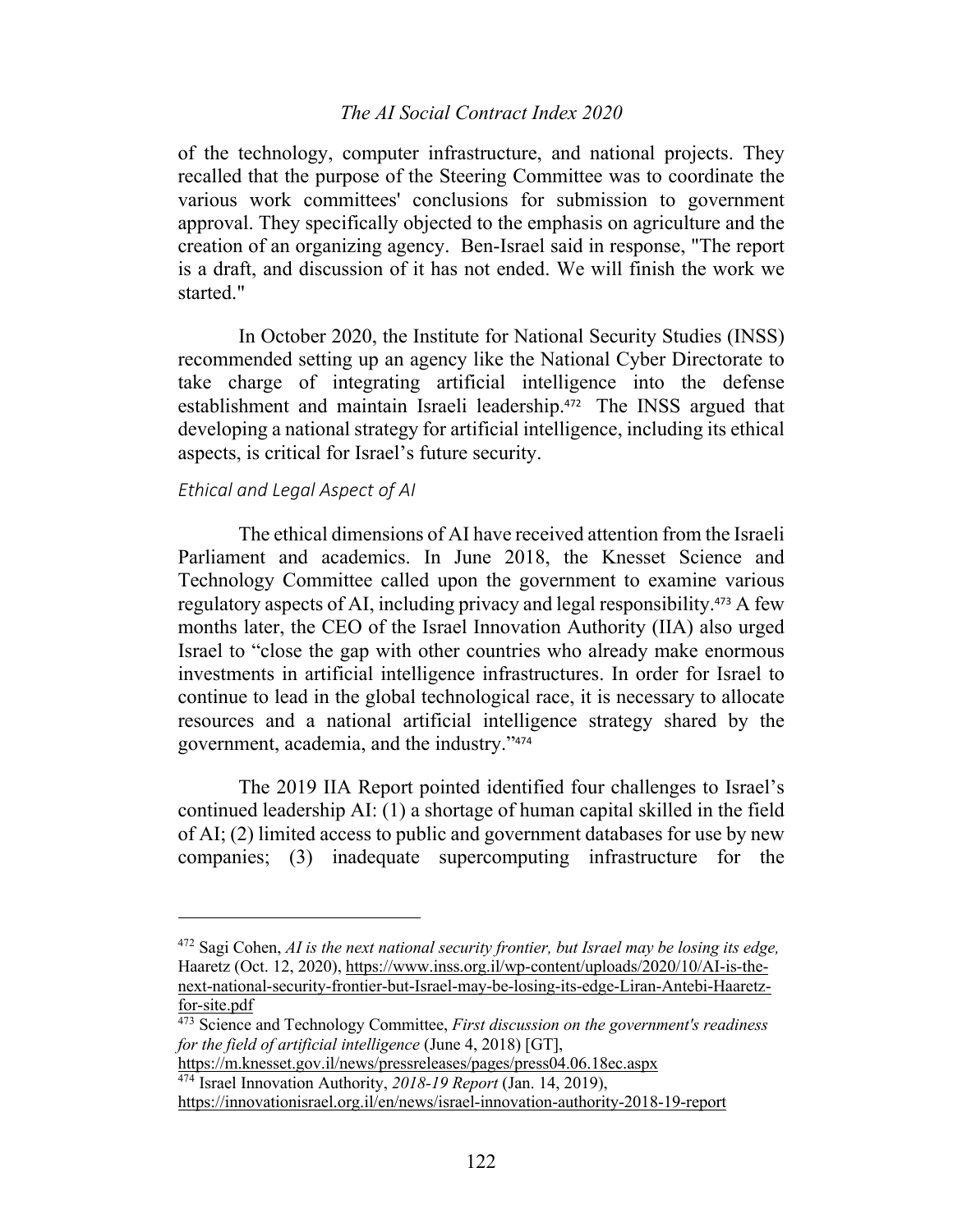development of advanced technologies; and (4) slow-changing regulation and a lack of ethical guidelines.

The IIA Report also drew attention to privacy and ethics concerns for AI: "Implementation of smart systems raises ethical concerns that call for clear regulatory definitions. Using large databases poses privacy challenges that mandate information classification by sensitivity levels. Moreover, at times, it is not clear how AI systems make decisions. The responsibility of the manufacturer or the user for the machine's 'independent' activity, in the case of critical error, remains unclear (for example, in an autonomous car accident)."<sup>475</sup>

The Ethics and Regulation subcommittee, chaired by Prof. Karine Nahon, released its report in November 2019.<sup>476</sup> The committee was "commissioned to suggest guiding principles in the Israeli context that would be taken into account as part of the national plan to turn Israel into an AI leader." The Committee recommended the following ethical principles for AI:

- 1) Fairness
- 2) Accountability (including *transparency, explainability, ethical and legal responsibility)*
- 3) Protecting human rights (including *bodily integrity, privacy autonomy, civil* and *political rights*)
- 4) Cyber and information security
- 5) Safety (including *internal safety* and *external safety*)
- 6) Maintaining a competitive market

The Committee found that "Privacy protection regimes are currently facing a significant gap between the principled importance of consent to collect and use information and a reality where this agreement is based on standard forms that often do not serve the purpose of agreement. This complexity also affects the AI areas, as it is based on the processing of

<sup>475</sup> Israel Innovation Authority, *Bolstering Artificial Intelligence: What Can Be Done for Israel to Maintain its Leading Position in the Field of AI?* (2019) (section: Changes Needed to Privacy and Ethics Policy in AI),

https://innovationisrael.org.il/en/reportchapter/bolstering-artificial-intelligence-0#footnote3 fzh0scp

<sup>476</sup> Ethics and Regulations Team, *Subcommittee of the Israeli National Intelligent Systems Project on Artificial Intelligence, Ethics and Regulation* (Nov. 19, 2020), https://ekarine.org/wp-admin/pub/AIEthicsRegulationReport-English.pdf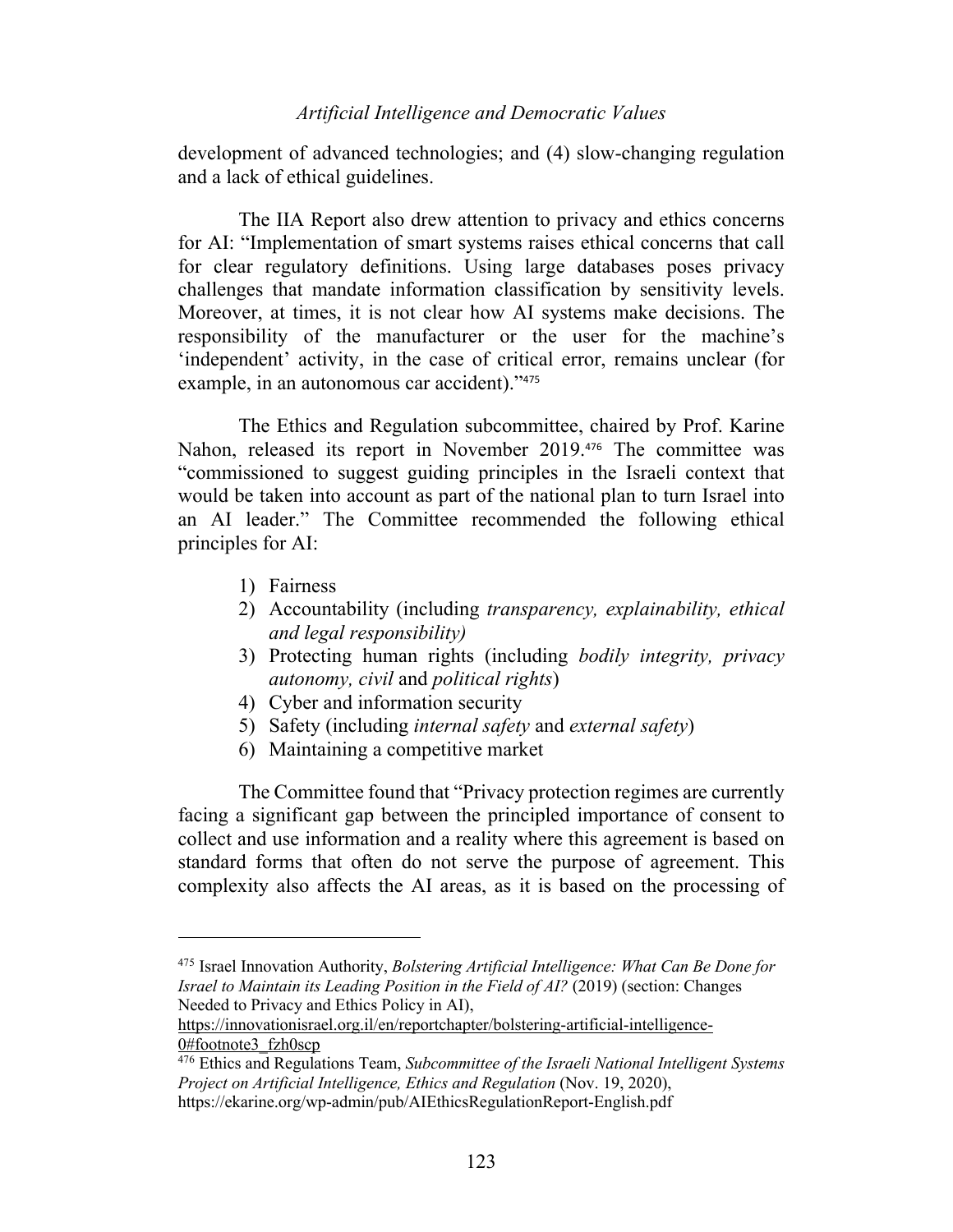personal information." The Committee also recommended that the Privacy Protection Authority would be responsible for AI applications and decision involving personal data. The Committee recommended new authorities and resources for the agency. The Committee noted that "The ability to anonymize personal data, at a reasonable confidence level, is fundamental to the development and promotion of AI."

#### *Public Participation*

According to the press, the Steering Committee on AI, formed by the Prime Minister in 2018, included 15 subcommittees composed of 300 senior people from the government, the Israel Defense Forces, institutions of higher education, civil society, and the technology industry. The recommendations of the AI Steering Committee were slated for submission to the government in January 2020 but that has not occurred. 477

# *AI Week*

Tel Aviv University's first international AI Week took place in November 2019 and explored the role of artificial intelligence in medicine, computer vision, startups, transportation, human capital development and more. <sup>478</sup> AI Week for 2020 was postponed. Tel Aviv University has announced AI Week for 2021, February 22-24, as a virtual event.<sup>479</sup>

#### *Research & Development*

The Council for Higher Education under the Israeli Ministry of Education, which is responsible for the budgets of higher education institutions in Israel, has defined AI as one of five flagship projects in their five-year plan. The approved four-year AI strategy aims to enhance research excellence in this area and involves the establishment of cross-disciplinary AI centers at all Israeli universities. Another aim is to enhance university collaboration with the major international R&D AI research centres present in Israel (such as Intel, Microsoft and IBM).

<sup>477</sup> Uri Berkovitz, *Israel's national AI plan unveiled,* Globes (Nov. 20, 2019), https://en.globes.co.il/en/article-israels-national-ai-plan-unveiled-1001307979

<sup>478</sup> AAAS EurekAlert!, *First AI Week kicks off at Tel Aviv University* (Nov. 19, 2019), https://www.eurekalert.org/pub\_releases/2019-11/afot-faw111919.php

<sup>479</sup> Tel Aviv University, *AI Week: Feb. 22-24, 2021*, https://ai-week.com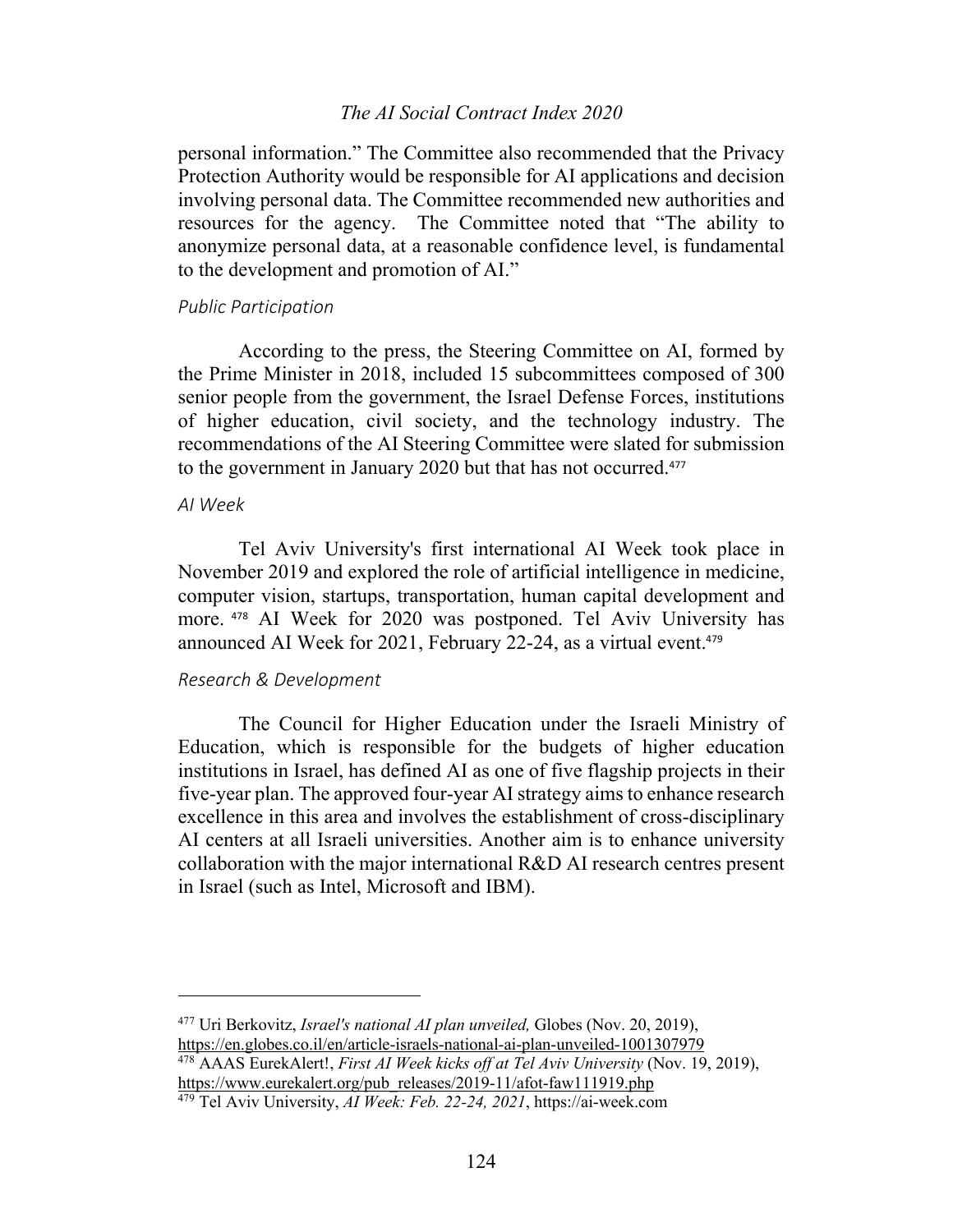### *Privacy and Data Protection*

Complementary laws govern data protection in Israel: legal texts and guidelines: (1) the 1992 Basic Law: Human Dignity and Liberty according to which the right for privacy is a constitutional right,  $480$  (2) the 1981 Privacy Protection Law (PPL)<sup>481</sup> and subsequent regulations,<sup>482</sup> such as Israel's 2017 Data Security Regulation, <sup>483</sup> and (3) the guidelines of the Israeli Privacy Protection Authority. <sup>484</sup> Chapter 1 of the PPL covers privacy generally, while Chapter 2 concerns data in storage and sets out various registration, purpose-limitation, transparency and security requirements, as well as individual rights of access and rectification.<sup>485</sup> Other Chapters address procedural and enforcement matters as well as the disclosure or sharing of information by public bodies and liabilities for the publication of privacy-infringing material in newspapers.

In 2011, the European Commission determined that Israel satisfied the "adequacy requirement" according to the European Directive 95/46, but this status is under examination currently due the changes in the new European Data Protection Regulation (GDPR). The Israeli Ministry of Justice has recently started to promote major update of the PPL, due to the major gap between GDPR and the current Israeli Law.

Israel's Privacy Protection Authority (PPA) is the primary regulator for matters relating to privacy and data security. <sup>486</sup> The PPA sits within the Israeli Ministry of Justice and is headed by the Registrar of Databases. The

<sup>486</sup> The Privacy Protection Authority,

<sup>480</sup> The Knesset, *Basic Law: Human Dignity and Liberty* (Mar. 17, 1992) http://www.knesset.gov.il/laws/speciaL/eng/basic3\_eng.htm

<sup>481</sup> The Knesset, *Protection of Privacy Law 1981* (unofficial English translation), https://www.gov.il/BlobFolder/legalinfo/legislation/en/ProtectionofPrivacyLaw57411981 unofficialtranslatio.pdf

<sup>482</sup> IAPP, *Protection of Privacy Regulations (Data Security) 2017* (Unofficial translation), https://iapp.org/media/pdf/resource\_center/IS-PROTECTION-OF-PRIVACY-REGULATIONS.pdf

<sup>483</sup> Assaf Harel, *5 takeaways from the Israeli Privacy Protection Regulations,* IAPP (Aug. 5, 2019), https://iapp.org/news/a/five-takeaways-on-the-first-anniversary-of-the-israeliprivacy-protection-regulations/

<sup>484</sup> Yoram Shiv and Shira Nager, *Israel - Data Protection Overview,* OneTrust (Oct. 2020), https://www.dataguidance.com/notes/israel-data-protection-overview

<sup>485</sup> The Privacy Protection Authority, *Legislation* (Oct. 3, 2017) (unofficial translation), https://www.gov.il/en/Departments/legalInfo/legislation

https://www.gov.il/en/departments/the\_privacy\_protection\_authority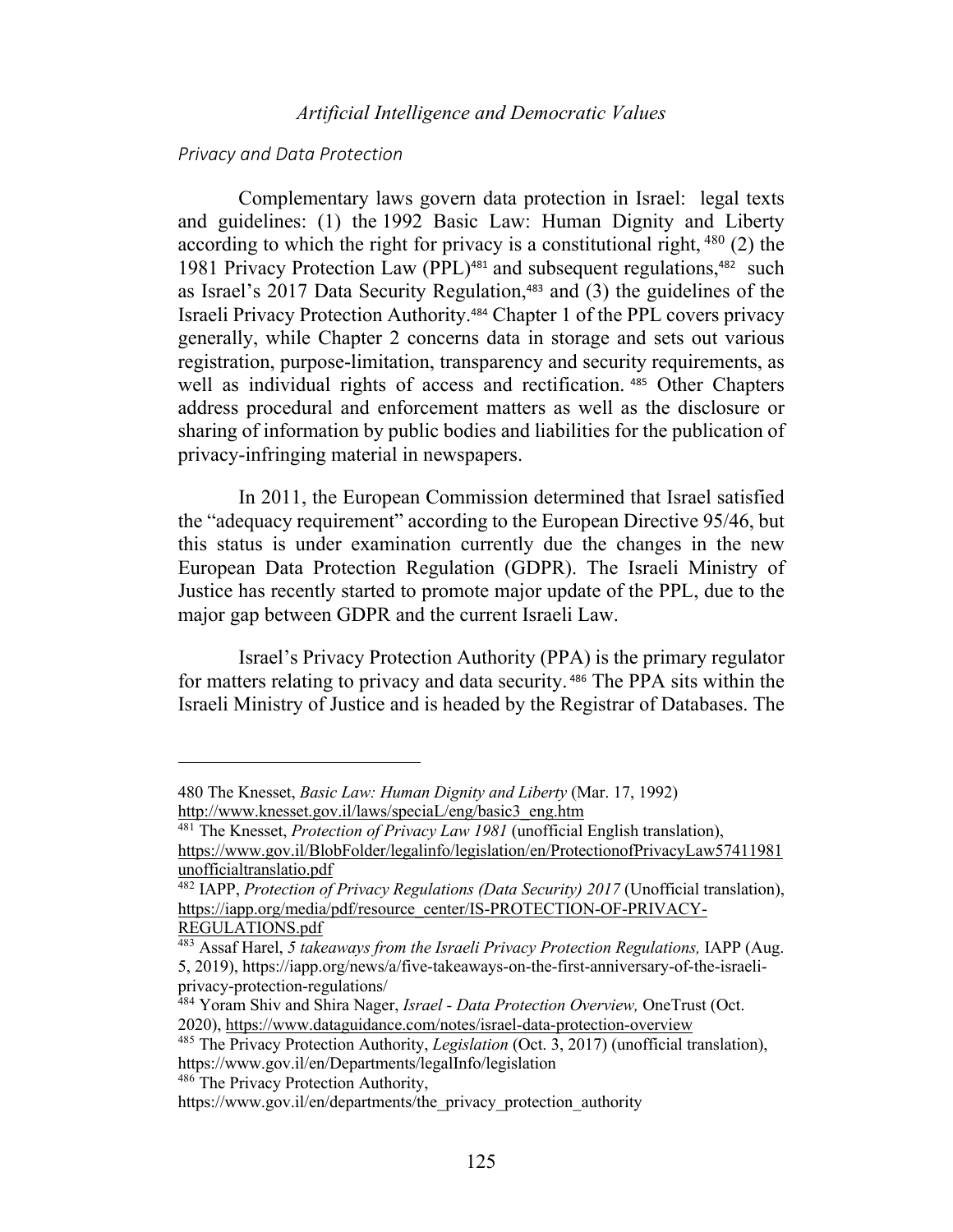PPA regulates and enforces data protection across all sectors, private and public, according to the provisions of the Privacy Protection Law.

#### *Algorithmic Transparency*

There are no provisions relating to automated decision-making in the Privacy Protection Law, but the inspection powers granted to inspectors can be applied to disclose the usage of personal information by the database owner. Similar powers are granted to the credit services regulator at the Bank of Israel, according to the Credit Data Law of 2016.<sup>487</sup>

### *Medical Data*

In 2018, Israel's Prime Minister announced the establishment of a \$300 million initiative to make Israel's large pool of de-identified clinical data available to researchers, entrepreneurs, and medical institutions to develop new treatments and personalized medicine among other goals. "With all records in a common format, AI systems – using machine learning algorithms – will be able to parse the data, seeking correlations in conditions and treatments to discern which treatments are likely to be most effective" said the Director of the Israel Ministry of Health.<sup>488</sup>

The initiative will encompass a number of projects, including the establishment of the "Mosaic" health project, which will create a national information infrastructure for health research in the field of genetics and medical information. Regulators will work together to make sure information can be accessed anonymously, maintaining privacy and securing information and access permissions. Participation in all of the projects will be exclusively on a voluntary basis.<sup>489</sup> Israel's plans to combine health maintenance organizations' digital health records of most Israelis

<sup>487</sup> The Knesset, *Credit Data Law, 5776-2016* (Mar. 29, 2016) (unofficial translation), https://www.boi.org.il/en/CreditRegister/Documents/Credit%20Data%20Law,%205776- 2016.pdf

<sup>488</sup> Moshe Bar Siman Tov, *How Israel Turned Decades Of Medical Data Into Digital Health Gold,* Forbes (Mar 26, 2019),

https://www.forbes.com/sites/startupnationcentral/2019/03/26/how-israel-turned-decadesof-medical-data-into-digital-health-gold/?sh=1b576d873ee4

<sup>489</sup> https://www.timesofisrael.com/despite-privacy-concerns-israel-to-put-nationsmedical-database-online/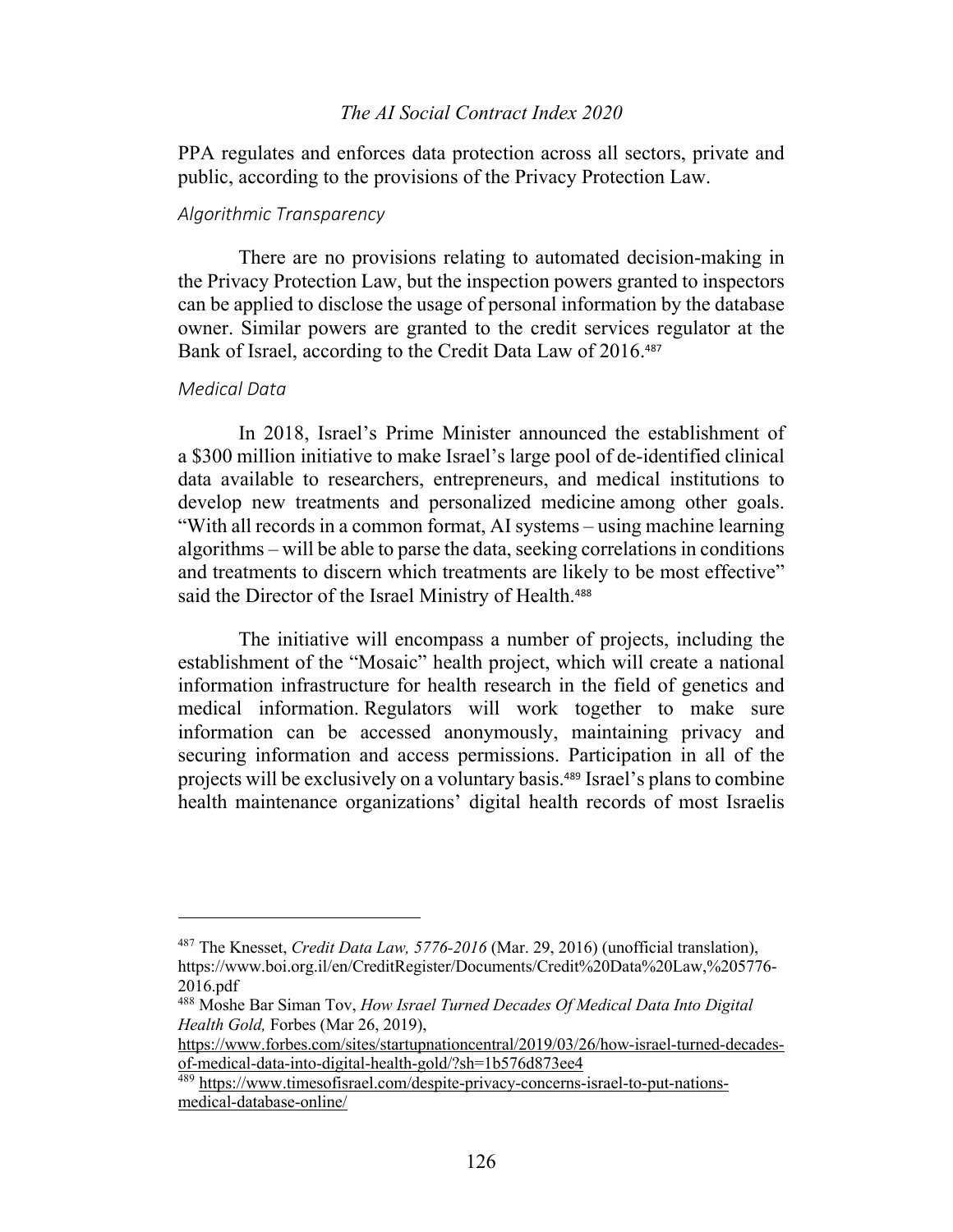into a single system for AI and data analytics to tap were confirmed by the press last September. 490

#### *Covid-19 Tracking Controversy*

Beginning with emergency measures taken in March 2020, the Israeli police used mobile-phone location data and AI techniques to attempt to determine whether those in quarantine were indeed staying in quarantine. The police arrested 203 people based on this phone location tracking. A month after the tracking was authorized, the parliamentary committee in charge of overseeing the practice halted the mobile phone tracking. The Committee argued that the harm done to privacy outweighed the benefits of the tracking.<sup>491</sup>

Israel then turned to Shin Bet, the Israeli Security Agency, to monitor the general population and track potential Covid patients and their contacts.<sup>492</sup> This action was criticized by human rights activists, as well as medical associations.

On April 26, 2020, Israel's Supreme Court banned the intelligence agency from tracing the phone location of those who may be infected with Covid-19, until new laws are passed.<sup>493</sup> "The state's choice to use its preventative security service for monitoring those who wish it no harm, without their consent, raises great difficulties and a suitable alternative... must be found," the court said.<sup>494</sup> The Association for Civil Rights in Israel, one of the groups which brought the court challenge, welcomed the decision, saying: "Israel must not be the only democracy operating its secret

<sup>490</sup> Dov Lieber, *Israel Prepares to Unleash AI on Health Care*, Wall Street Journal (Sept. 15, 2019), https://www.wsj.com/articles/israel-prepares-to-unleash-ai-on-health-care-11568599261

<sup>491</sup> Knesset News, *Foreign Affairs and Defense Committee suspends bill allowing police to surveil civilian phones to enforce quarantine orders* (Apr. 23, 2020),

https://main.knesset.gov.il/EN/News/PressReleases/Pages/press23420b.aspx <sup>492</sup> Jonathan Lis, *Israel Extends Security Service Tracking of Coronavirus Cases for Three More Weeks* (May 27, 2020), https://www.haaretz.com/israel-news/.premiumisrael-extends-security-service-tracking-of-coronavirus-cases-for-three-more-weeks-1.8875700

<sup>&</sup>lt;sup>493</sup> BBC News, *Coronavirus: Israeli court bans lawless contact tracing* (Apr. 27, 2020), https://www.bbc.com/news/technology-52439145

<sup>494</sup> Cardoza Law School, Versa, *Ben Meir v. Prime Minister, HCJ 2109/20*, (Apr. 26, 2020), https://versa.cardozo.yu.edu/opinions/ben-meir-v-prime-minister-0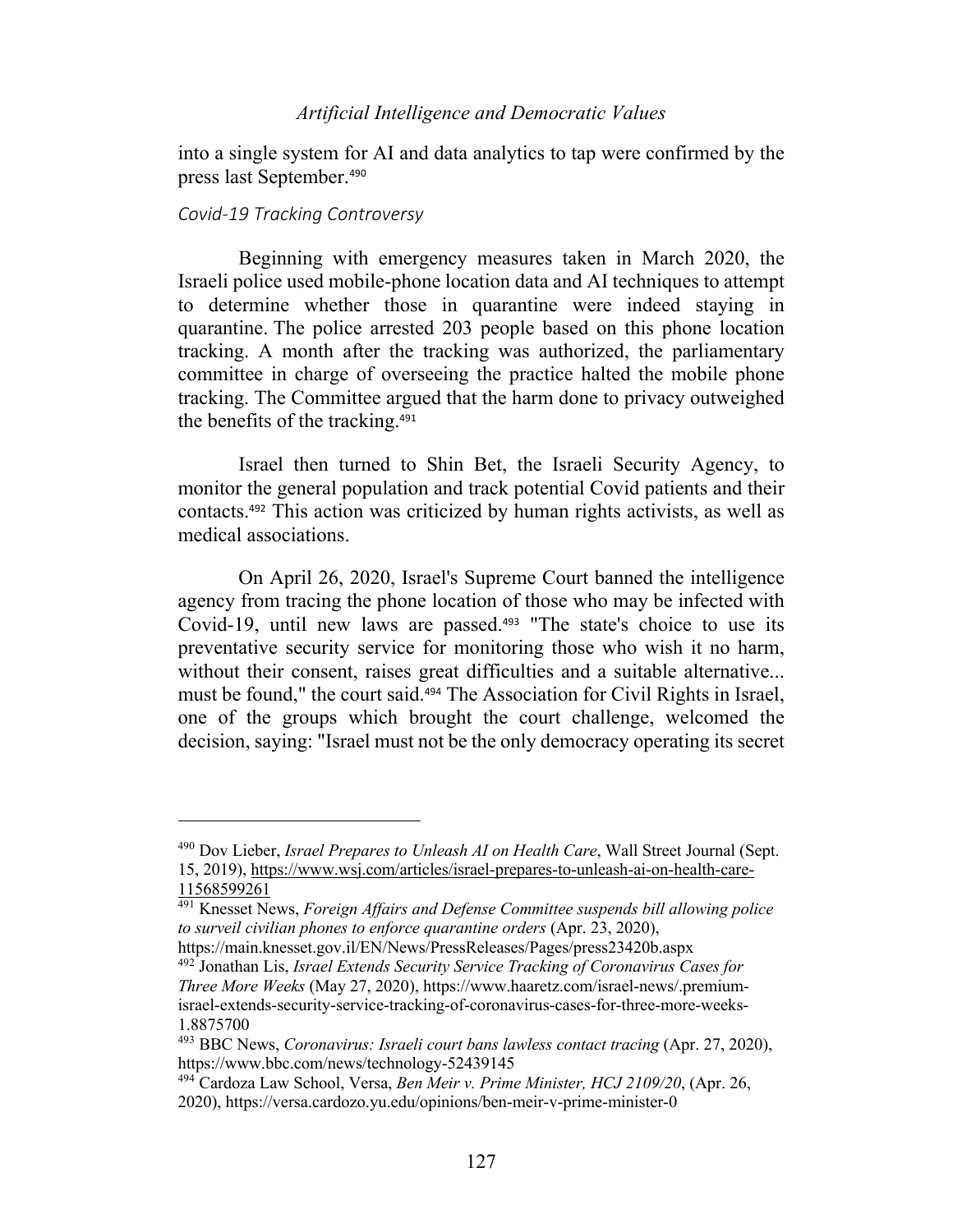security service to monitor its citizens, even in the fight against the coronavirus."

However, the decision simply ended the program under the emergency powers authorized in March. In July, Israel's parliament voted to allow the country's Internal Security agency to track the contact relations of Israeli cellphone users for the rest of the year amid a resurgence in new cases.<sup>495</sup> Human rights organizations renewed their objections. 496

In a September 2020 opinion, the national Privacy Protection Authority also objected to the use of the Israeli Internal Security Service location tracking tool.<sup>497</sup> The PPA said that the measure cannot be justified, and that use would adversely impact the public's trust in public authorities. The PPA also questioned the effectiveness of the location tracking tool.

# *Social Ranking*

Following a proposal to use scoring technologies for Israelis who may be infected with COVID-19, the PPA also published a review on the use of technologies for the social ranking of citizens to achieve social and governmental goals, and the impact of this on the right to privacy. <sup>498</sup> The April 2020 Review indicated that social ranking systems have increased in an era of Big Data and are present, in Israel, in forms such as the credit data rating system or a potential future AI-based system aimed to rate an individual's likelihood of contracting COVID-19. Specifically, the Review outlined that such a system, which would process location, medical, and personal data, would constitute a serious violation of the privacy of citizens

<sup>495</sup> Reuters, *Israel approves cellphone tracking of COVID-19 carriers for rest of year*  (July 20, 2020), https://www.reuters.com/article/us-health-coronavirus-israelsurveillanc/israel-approves-cellphone-tracking-of-covid-19-carriers-for-rest-of-yearidUSKCN24L2PJ

<sup>496</sup> Privacy International, *Israel's coronavirus surveillance is an example for others - of what not to do (*updated July 21, 2020), https://privacyinternational.org/longread/3747/israels-coronavirus-surveillance-example-others-what-not-do

<sup>497</sup> Pearl Cohen, Israel: Privacy Protection Authority Objects to Shabak-Run Location Tracking for Coronavirus Epidemiological Investigations (Sept. 1, 2020) (includes link to opinion in Hebrew), https://www.pearlcohen.com/israel-privacy-protection-authorityobjects-to-shabak-run-location-tracking-for-coronavirus-epidemiological-investigations/ <sup>498</sup> OneTrust, *Israel: PPA publishes background review on the use of social ranking* 

*systems* (Apr. 24, 2020) (includes links to report and summary, in Hebrew), https://www.gov.il/he/departments/publications/reports/social\_ranking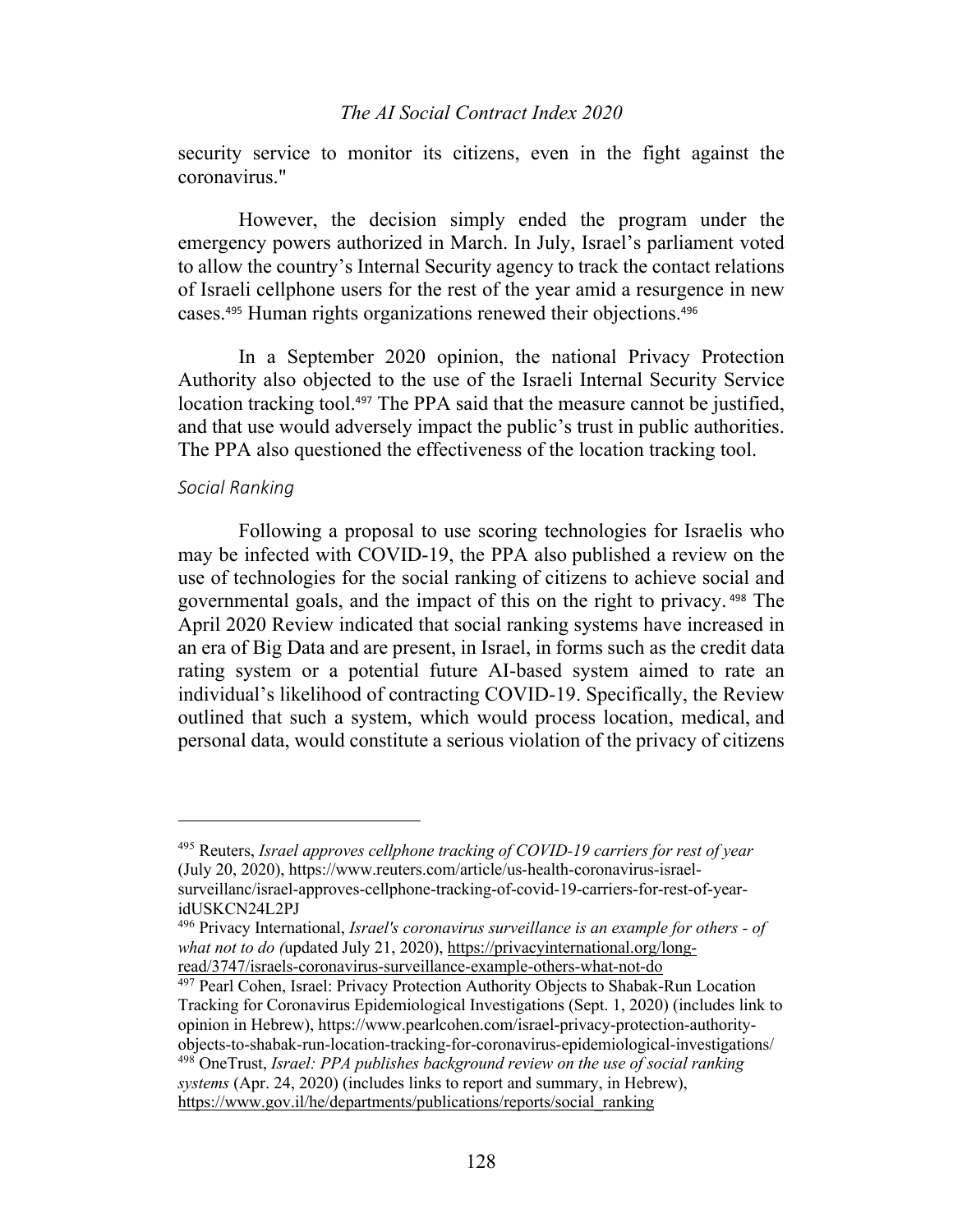and should be avoided as far as possible and, where it cannot be avoided, it must be compliant with data protection law.

#### *Facial recognition*

Facial Recognition in Israel is implemented in border control and Israel has a biometric database of face photos and fingerprints of citizens and residents, as well as foreigners accessing Israel. A biometric database was enacted in law in 2009.<sup>499</sup> The law provides the basis for the Israeli national ID-Card. The database includes biometric face-photos, and voluntary supplied fingerprints. According to the biometric database law, the information can be used for severe crime enforcement, and for state security tasks. In May 2020 the Israeli State Comptroller reported that the data of about 4.5 million Israeli drivers' licenses, including facial pictures, are not sufficiently protected from misuse or outside hacking.<sup>500</sup>

Still, Israel's military has invested tens of millions of dollars to upgrade West Bank checkpoints with AnyVision facial recognition technology to verify Palestinian workers' identities and ease their entry into Israel. The new system, which began rolling out late 2018, drew criticism about the role the controversial technology plays in Israel's military control over Palestinians.501

Microsoft, which was part of a group that had invested \$74 million in AnyVision, hired a team of lawyers to audit the Israeli firm and determine whether AnyVision's technology applications complied with Microsoft's ethical principles against using facial recognition for mass surveillance. In March 2020, Microsoft said it was pulling investments from AnyVision although the outcomes of the audit did not substantiate claims that the startup's technology was used unethically.<sup>502</sup>

<sup>502</sup> Matt O'Brien, *Microsoft divests from Israeli facial-recognition startup* (March 28, 2020), https://www.timesofisrael.com/microsoft-divests-from-israeli-facial-recognitionstartup/

<sup>499</sup> Wikipedia, *Biometric Database Law*,

https://en.wikipedia.org/wiki/Biometric\_Database\_Law

<sup>500</sup> The Jerusalem Post, *4.5 million citizens' details insufficiently protected, comptroller says* (May 4, 2020), https://www.jpost.com/Israel-News/45-million-citizens-detailsinsufficiently-protected-comptroller-says-626847

<sup>501</sup> Daniel Estrin, Face Recognition Lets Palestinians Cross Israeli Checkposts Fast, But Raises Concerns (Aug. 22, 2019), https://www.npr.org/2019/08/22/752765606/facerecognition-lets-palestinians-cross-israeli-checkposts-fast-but-raises-conc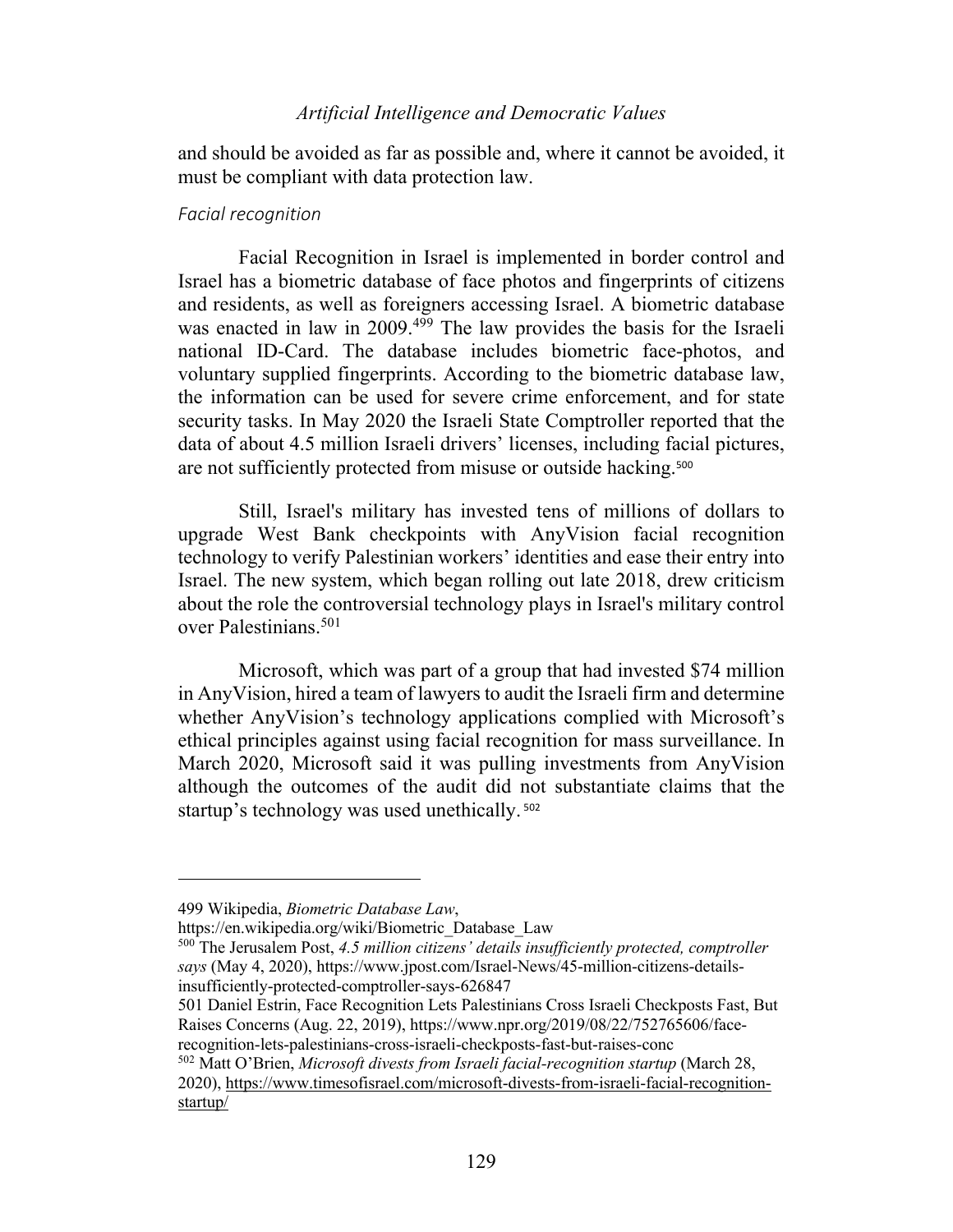### *OECD AI Principles*

Israel has endorsed the OECD AI Principles. Israel has not joined the Global Partnership on AI. Also, the OECD did not identify any examples of implementation of the AI Principles in the summary 2020 report.

### *Human Rights*

Israel is a signatory to many international human rights treaties and conventions and is considered a free country, receiving a score of 76/100 for political rights and civil liberties.<sup>503</sup> Freedom House reports that "Israel is a multiparty democracy with strong and independent institutions that guarantee political rights and civil liberties for most of the population. Although the judiciary is active in protecting minority rights, the political leadership and many in society have discriminated against Arab and other minorities, resulting in systemic disparities in areas including political representation, criminal justice, education, and economic opportunity."

# *Autonomous Weapons*

Israel is developing lethal autonomous weapons, including both the Iron Dome defensive system<sup>504</sup> and the Harop suicide drone.<sup>505</sup> The Israeli mission to the GGE on LAWS of the Convention on Certain Conventional Weapons clarified Israel's position in August 2019. <sup>506</sup> In August 2020, Israel expressed further views on the Eleven Guiding Principles Adopted by the Group of Government Expert concerning lethal autonomous weapons

E00308E44/\$file/CCW\_GGE.1\_2019\_CRP.1\_Rev2.pdf

<sup>503</sup> Freedom House, *Freedom in the World 2020 – Israel* (2020),

https://freedomhouse.org/country/israel/freedom-world/2020

<sup>504</sup> Yaniv Kubovich, *Israel Deploys Iron Dome Amid Islamic Jihad Leader's Assassination Anniversary, Haaretz* (Nov. 11, 2020), https://www.haaretz.com/israelnews/israel-iron-dome-gaza-islamic-jihad-leader-s-assassination-hamas-1.9303330

<sup>&</sup>lt;sup>505</sup> The Week India, *Why Indian Army is eyeing a mini 'suicide drone' from Israel* (July 14, 2020), https://www.theweek.in/news/india/2020/07/14/why-indian-army-is-eyeing-amini-suicide-drone-from-israel.html

<sup>506</sup> Group of Governmental Experts of the High Contracting Parties to the Convention on Prohibitions or Restrictions on the Use of Certain Conventional Weapons Which May Be Deemed to Be Excessively Injurious or to Have Indiscriminate Effects, *Draft Report of the 2019 session of the Group of Governmental Experts on Emerging Technologies in the Area of Lethal Autonomous Weapons Systems* (Aug. 21, 2019) (Annex IV) https://www.unog.ch/80256EDD006B8954/(httpAssets)/5497DF9B01E5D9CFC125845